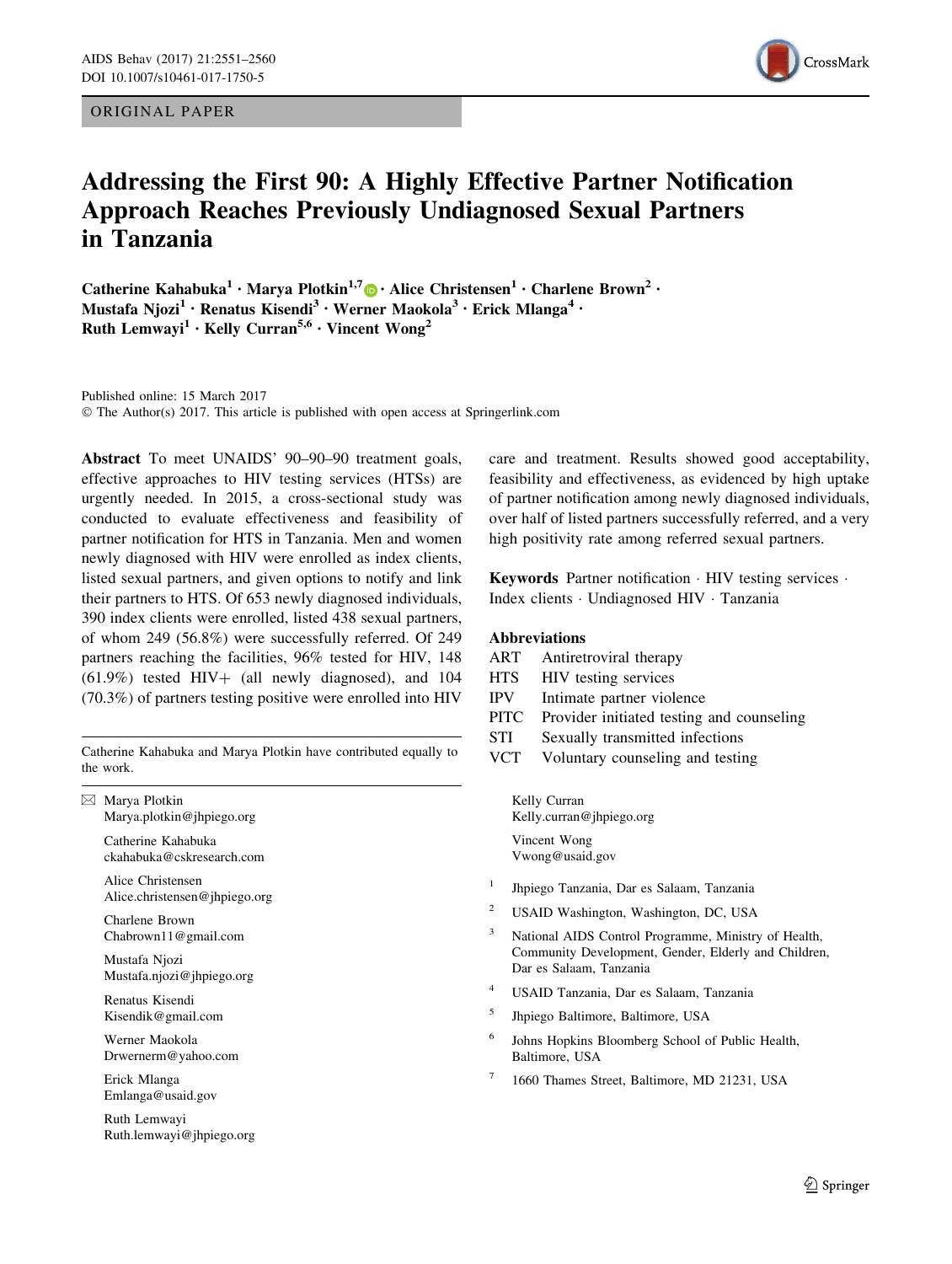# **Background**

The proportion of people living with HIV (PLHIV) who know their status in sub-Saharan Africa (SSA) has risen from an estimated 10% in 2004 to 45% in 2015 [\[1](#page-9-0), [2](#page-9-0)]. Effective approaches are urgently needed to find and diagnose the remaining 55% and link them to care and treatment, in support of UNAIDS' 90–90–90 by 2020 goals [\[3](#page-9-0)]. In light of the clinical and prevention benefits of early initiation of treatment, the World Health Organization (WHO) now recommends early HIV case identification and early initiation of antiretroviral therapy (ART), regardless of CD4 count [[4\]](#page-9-0). Partner notification—when partners of those recently diagnosed are notified of their exposure to a communicable disease—is an effective strategy to identify undiagnosed PLHIV and serodiscordant couples [\[5](#page-9-0)]. As an HIV testing services (HTSs) strategy, partner notification may contribute to prevention of onward HIV transmission, reduce HIV-related morbidity and mortality, and support epidemic control, particularly when combined with a ''test and start'' approach to ART in which all persons living with HIV are eligible to start treatment immediately [\[6](#page-9-0)].

With roots in sexually transmitted infection (STI) control and contact tracing, HIV partner notification is a process in which a person newly diagnosed with HIV, referred to as the ''index client,'' either contacts or has a health care provider contact his or her sexual partners to inform them of their HIV exposure and advise HIV testing. When health care providers conduct the notification, the provider notifies the partner of possible exposure without divulging the identity of the index client. If positive, partners are linked to HIV treatment services [\[7](#page-9-0)]. If negative, these partners may be at high risk of HIV infection and require additional prevention interventions if they remain in partnership with the index client. Partner notification is featured in the WHO 2015 consolidated guidelines on HTSs [\[8](#page-9-0)] and has been proven effective in identifying persons with undiagnosed HIV infection [[9–11\]](#page-9-0) but has been underutilized in SSA.

The following methods of partner notification described in the literature are relevant to this study:

- With passive referral, health workers encourage index clients to notify and refer their partners for HTS on their own (simple)  $[12]$  $[12]$ , or with an invitation card or additional information (enhanced).
- Under contract referral, health workers encourage index clients to refer their partners for HIV testing, with the understanding that a health worker will contact partners who do not visit the site by an agreed-upon date.
- With provider referral, a trained health worker locates and notifies partners immediately and directly, while

maintaining the anonymity of the index client [\[9,](#page-9-0) [13,](#page-9-0) [14\]](#page-9-0).

Although HIV partner notification has long been established in the US and Europe [[9,](#page-9-0) [15](#page-9-0), [16\]](#page-9-0), it has not been widely implemented in SSA [\[10](#page-9-0), [11](#page-9-0)], and is not the standard of care in Tanzania. However, a growing evidence base supports its feasibility and effectiveness via facilityand community-based HTS programs [\[17](#page-9-0)], including prevention of mother-to-child transmission services [[18\]](#page-9-0) and STI clinics [\[10](#page-9-0)]. Recent HIV partner notification studies conducted in Malawi [[10\]](#page-9-0), Cameroon [\[11](#page-9-0)], and Mozambique [[17\]](#page-9-0) have consolidated the evidence supporting the feasibility [[19\]](#page-9-0) and acceptability of the passive, contract, and provider referral approaches to partner notification. A cluster-randomized trial in Kenya has also provided strong evidence for the success of provider-assisted partner notification [[20\]](#page-9-0).

The current study provides a unique contribution to the existing evidence on partner notification by examining the approach in the "real world" setting of routine, facilitybased HTS in Tanzania. Our index clients presented at the health facility for voluntary counseling and testing (VCT) or were tested through provider-initiated testing and counseling (PITC). We gave index clients a choice of referral method, allowing us to document client preference with regard to partner notification, and test key outcomes with an eye to feasibility in the Tanzanian public health system. In this cross-sectional study, we assessed acceptability and measured effectiveness of partner notification in (a) locating and reaching high-risk sexual partners of index clients, (b) reaching a high proportion of undiagnosed  $HIV+$  persons, (c) achieving successful linkage to treatment for HIV+ partners not currently in care, and (d) identifying serodiscordant couples.

# Methods

## Study Design and Setting

A cross-sectional study was conducted in three hospitals in Njombe region, Tanzania between June and September 2015. Njombe is Tanzania's highest prevalence region where 14.8% of adults are infected with HIV [\[21](#page-9-0)]. Study facilities included peri-urban Kibena Regional Hospital, urban Makambako Town Hospital, and the rural, Faith-Based Ilembula Designated District Hospital. Each facility had a dedicated, onsite VCT center, and offered PITC to inpatients and outpatients. These three facilities were selected because of their high testing volume, in consultation with regional authorities.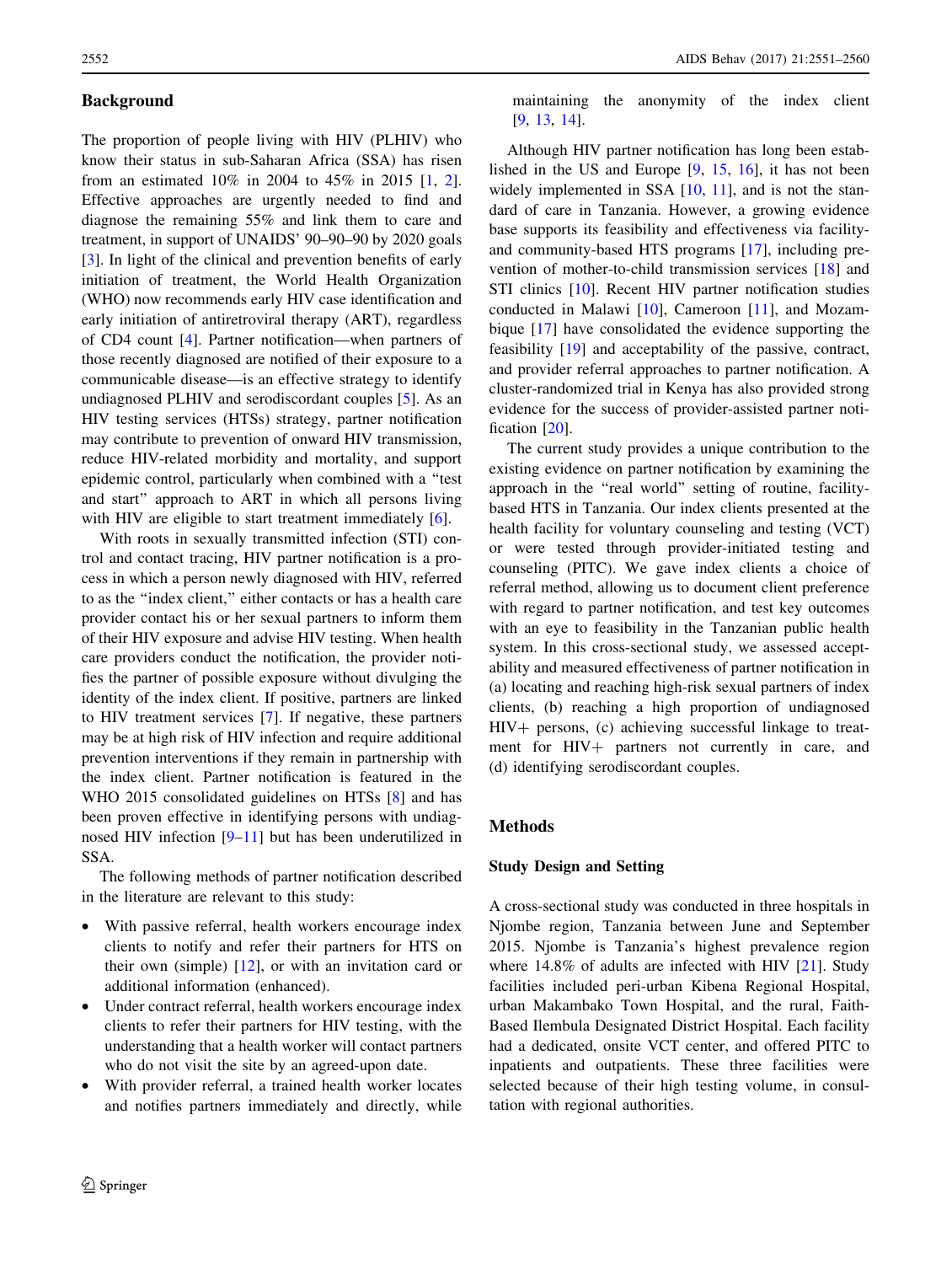### Study Population and Eligibility Criteria

Men and women newly diagnosed with HIV through VCT or PITC at the three study sites were screened for study eligibility. Eligibility criteria for index clients were: newly diagnosed with HIV, 18 years or older, not pregnant, had current sexual partner or had partner in the past 24 months. Pregnant women were excluded from the study since a form of partner services already exists within antenatal care services in Tanzania—pregnant women are requested to bring their sexual partner in for HIV testing. Referred sexual partners were enrolled in this study if they met the eligibility criteria for the study: 18 years or older, were listed as having been a sexual partner within the last 24 months, and had locator information, and consented to participate.

#### Sample Size

We based our sample size calculation on an assumption that index clients would list an average of one sexual partner, and that 51% of partners would come to the facility following notification, as seen in the Malawi study [\[10](#page-9-0)]. Based on these assumptions, a sample size of 384 index clients was needed to detect a similar rate of attendance among sexual partners with 85% power ( $\alpha = 0.05$ , two-sided test). The design effect (DEFF) was set at 1.0 because we expected minimal variation between facilities. The sample size formula for a single cross-sectional survey was:

$$
n = \frac{1.96^2 p (1 - p)(DEFF)}{d^2} = \frac{1.96^2 \times 0.51 (1 - 0.51) (1.0)}{(0.05)^2}
$$
  
= 384.

### Study Procedures

Individuals newly diagnosed with HIV through PITC or VCT were referred to onsite researchers, who were also HIV counselors, and screened for study eligibility. Written informed consent was obtained from interested and eligible participants, referred to as ''index clients.'' Enrolled index clients first answered a brief questionnaire that collected demographic information, general sexual history, history of intimate partner violence (IPV), and then were asked to list current or past (within 24 months) sexual partners. Clients with a history of IPV were noted, so that study staff could provide appropriate counseling. Written consent, separate from participation in the study, was obtained before the index client listed partners. Index clients were asked to list as many partners as they could, with locator information, duration, status (past or current) and type of relationship for each partner.

The study team member then informed the index client about the three types of partner notification (passive, contract, and provider) and the index client selected the preferred approach to notify each of the listed sexual partners. Partner notification by study staff was only initiated after obtaining consent from the index client. For passive referral, the study staff and the client agreed on a timeline when the index client would bring in or refer listed partners. Index clients received a pre-printed study referral card to give to partners, if they chose. If index clients did not bring in partners by the agreed date, study staff contacted the index client by phone to encourage him or her to complete the referral. For contract referral, the study staff initiated partner notification if after 2 weeks the index client had failed to bring in the sexual partner. For provider referral, the study staff contacted partners directly by phone within 24 h, and read pre-scripted information from the referral card, requesting partners to come for HTS. No information on the identity of the index client was provided to the partner. Study staff contacted partners three to five times before they were declared lost to follow-up (unless the partner declined the referral). Index clients were linked to partners using an ID code. Partners who came for services without the index client had been contacted in advance by the study team member and told where to come in the health facility, so the study team member was able to link the partner to the index client.

During partner listing, the study staff assisted index clients to assess the risk of IPV specific to each listed sexual partner, using a standardized set of questions. Any sexual partners the index client indicated might react with violence were excluded from the notification process.

Partners coming for HTS were informed of the study, consented, linked to the index client's ID, and recorded as successful referrals. Unless already enrolled in an HIV Care and Treatment Centre (CTC), as verified by self-report or a CTC card, all sexual partners were offered HTS following the Ministry of Health, Community Development, Gender, Elderly and Children HIV testing protocols. Partners testing positive for HIV were referred to their chosen CTC using a referral form with a detachable portion which the client could return to the site of the original referral.

Three methods were used to verify study participants' enrollment at the CTC; (1) returned note signed by CTC staff as confirmation of enrollment, (2) study staff checking CTC registers at the study facilities and at nearby facilities for the names and addresses of those who did not return the referral note, and (3) study staff contacting participants by phone and asking them whether they were already enrolled into CTC (self-report).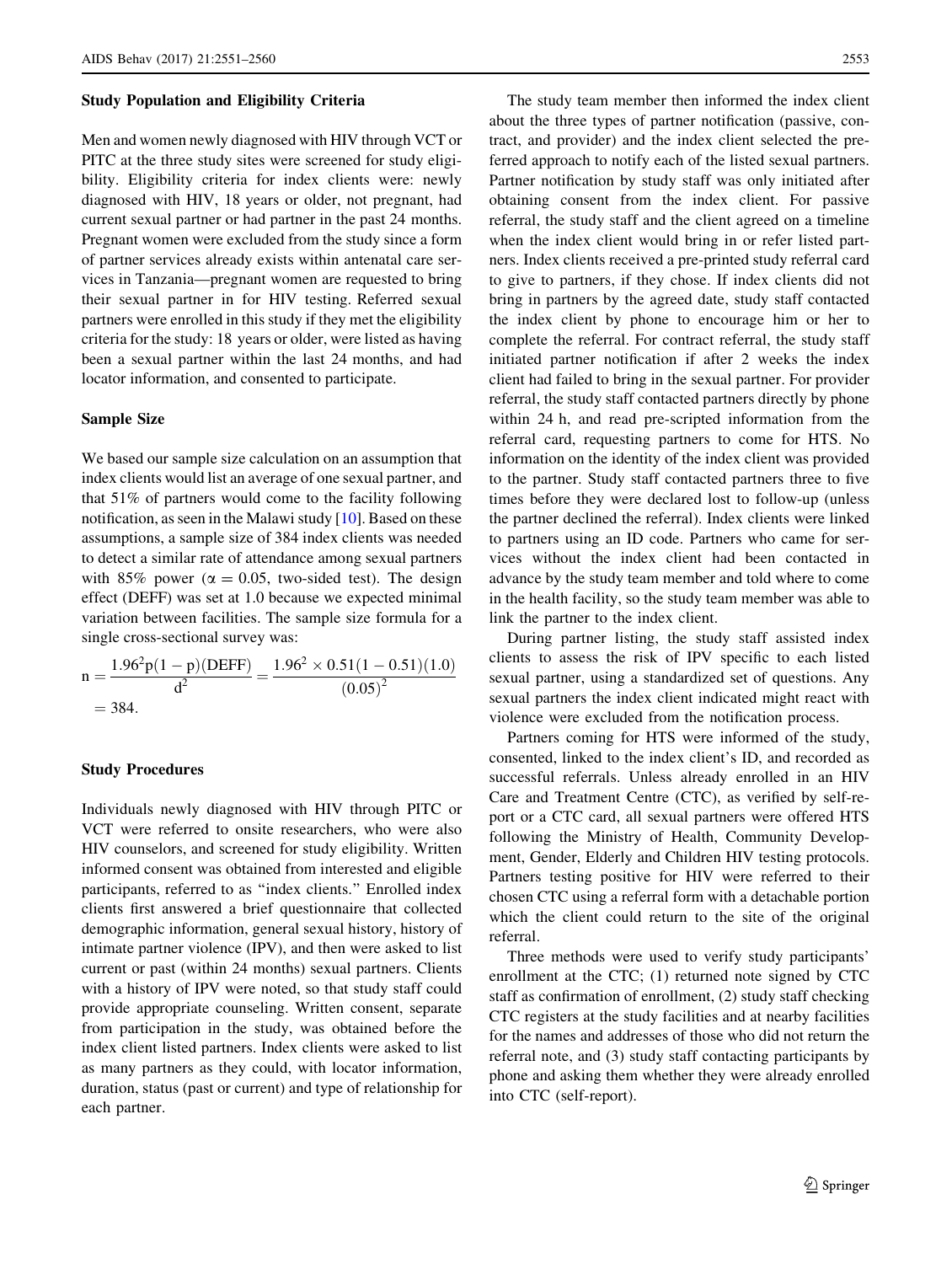#### Data Management and Analysis

Data were collected using both paper forms and electronic tablets. Paper-based data were entered into ODK data files that had field checks for data quality. Data collected using tablets were uploaded immediately to a server located in Dar es Salaam. Data were cleaned by running queries and reports using STATA version 14.0 and correcting discrepancies. Data were extracted and analyzed using SPSS version 23.

Descriptive statistics were performed to describe the background characteristics of index clients and successfully referred partners. Partners were considered successfully referred if they came to the respective facilities as a result of any notification method, whether or not they tested for HIV. Assessment of differences between sites was conducted and no major differences were seen on study outcome variables. Univariate and multivariate logistic regressions were run to identify predictors of participation in the study among newly diagnosed individuals, and success of referral among listed sexual partners. Backward elimination was used to establish the final logistic model. Covariates were included into the final model if they had a p value  $\leq 0.25$  and/or were known to affect the outcome of interest in previously published studies. Variables dropped out of the original model include: occupation, duration of relationship, and whether sexual partner is a current partner. Table [2](#page-6-0) depicts variables that were retained in the final multivariate model and their effect on the study outcome.

## Ethical Considerations

The study was conducted with ethical oversight from the Institutional Review Boards (IRBs) of the Johns Hopkins University Bloomberg School of Public Health (IRB 00006116) and the Tanzania National Institute for Medical Research (NIMR/HQ/R.8a/vol.1x/1914) with support from the Njombe regional medical authorities.

# **Results**

### Study Overview

Of the 653 individuals newly diagnosed with HIV who were approached about participation in the study, a total of 390 index clients were enrolled in the study (Fig. [1](#page-4-0)). A total of  $263$  (40.3%) newly diagnosed HIV $+$  individuals contacted for the study were not enrolled. The most common reason to not enroll in the study was the individual not having a sexual partner in the last 24 months ( $n = 167, 63.5\%$ ), followed by distraught or declined for other reason ( $n = 36$ , 13.6%), being under 18 years of age  $(n = 30, 11.4\%)$ , having insufficient contact information for partner ( $n = 11, 4.2\%$ ), being pregnant ( $n = 6$ , 2.3%), or other reasons ( $n = 13$ , 4.9%). The mean age of non-enrolled  $HIV$  individuals was similar to the mean age of enrolled index clients (32.2 vs. 33.2 years, respectively); however, the proportion of eligible males enrolled compared to females was higher (66.5% of males vs. 54.8% of females,  $p = 0.002$ ), and the proportion of  $HIV$  + individuals reporting they were single compared to those married was much lower (39.9% single vs. 82.3% married,  $p < 0.001$  $p < 0.001$ ; Table 1).

The 390 index clients listed 439 sexual partners (average of 1.1 per index client). Initially, index clients chose passive referral for 402 (91.6%) partners, provider referral for 14 (3.2%) partners, and contract referral for 2 (0.5%) partners. Index clients refused partner notification services for 17 (3.9%) listed partners, and information on the selected referral approach was missing for four listed partners. In all but three cases, the approach the index client chose for the partner initially was successful in bringing in the partner for HTS: in two cases index clients chose provider referral but ended up bringing their partners themselves, and one client chose passive referral but then requested provider assistance.

Of the 439 listed sexual partners, 249 (56.7%) were successfully referred (came to the health facility); 242 (97.2%) through passive referral, 6 (2.4%) through provider, and 1 (0.4%) through contract referral. Of the successfully referred sexual partners, 239 (96.0%) were tested for HIV, of whom  $148$  (61.9%) tested HIV+. All of the partners testing  $HIV+$  were newly diagnosed.

The 10 partners who came to the facility but were not tested had a previously confirmed HIV diagnosis, of which the index client was unaware. These 10 came to the facility with the index client and informed the client of their HIV status at the facility instead of testing. Of the  $HIV +$  sexual partners, 104 (70.3%) were enrolled in HIV care and treatment by the end of the 3-month data collection period. Information on partner CTC enrollment was obtained through returned referral slip for 70 (67.3%), self-report over the phone for 24 (23.1%) and study staff checking area CTC registers for 10 (9.6%) of the sexual partners.

# Characteristics of Index Clients Who were Able to Successfully Refer at Least One Partner

Among index clients, nearly half (46.9%) were males and 76.2% were married (Table [1\)](#page-5-0). Most index clients (70.3%) had completed primary education and 55.9% were farmers. Index clients successfully referred 206 (82.7%) sexual partners who were spouses, 18 (7.2%) who were boyfriend/girlfriend, and 20 (8.0%) who were casual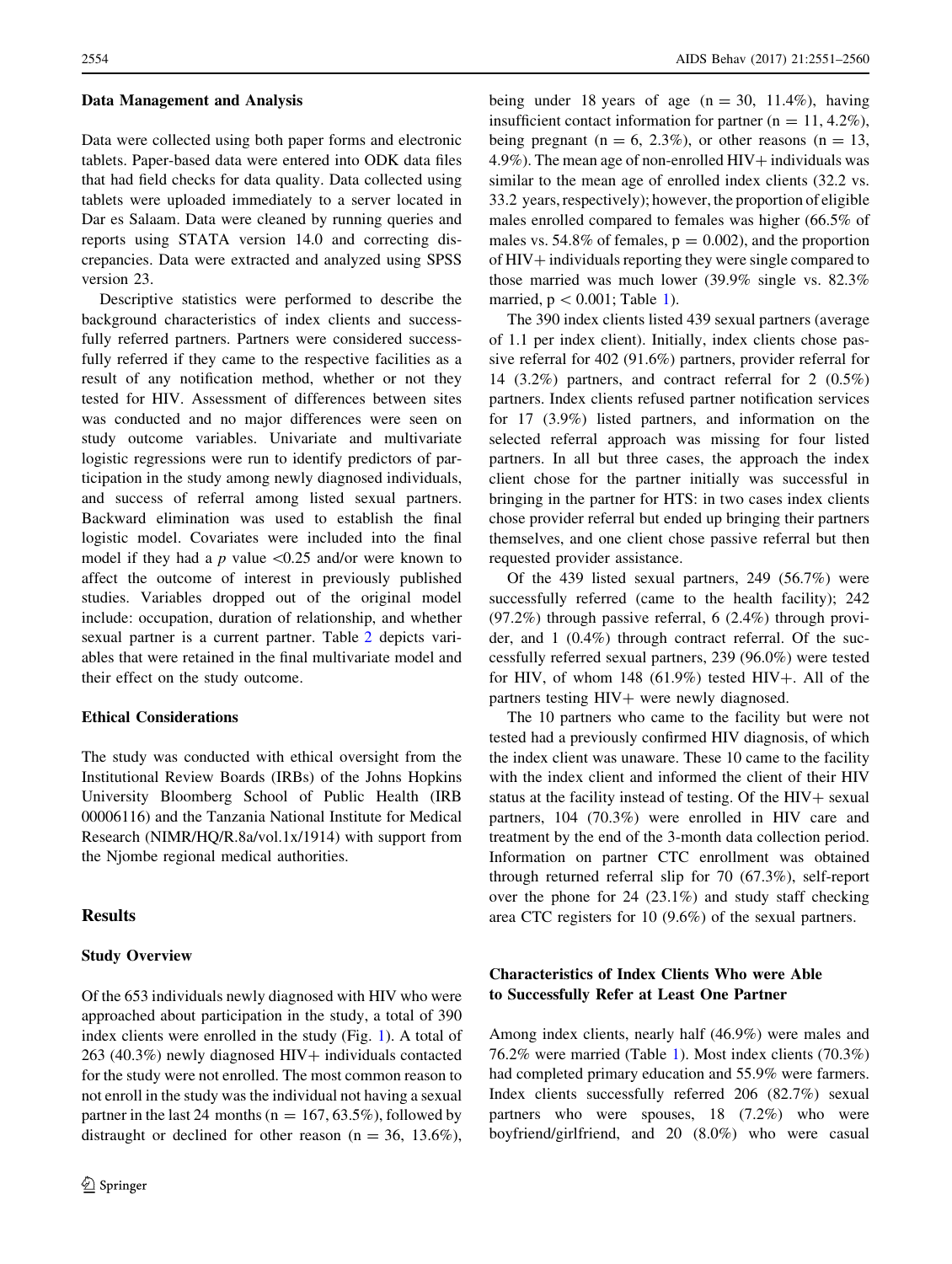<span id="page-4-0"></span>

Fig. 1 Overview of HTC partner notification study, Njombe, Tanzania, June–September 2015

partners. Among successfully referred sexual partners, 43.0% were males and 88.4% were married/cohabiting. The mean age was 33.2 years for index clients and 35.5 years for sexual partners (Table [1](#page-5-0)). Married index clients were 2.7 times more likely (CI 1.5–4.8) to successfully refer their sexual partners compared with unmarried index clients (Table [2](#page-6-0)). Women were less likely (OR 0.5, CI 0.3–0.7) to successfully refer at least one partner compared to men.

## HIV Testing, HIV Sero-discordance, and IPV

Among the tested sexual partners, women tested positive at a higher rate than men (67.2% women vs. 54.9% men,  $p = 0.036$ ; Table [3\)](#page-7-0). The highest HIV infection rate was seen among wives (69.3%), followed by casual partners (both male and female, 65.0%). Out of 233 couples who

reported being in a current partnership, 88 were serodiscordant couples, i.e., the partner tested negative for HIV. No relationship was found between HIV positivity and relationship duration.

All 88 partners testing HIV- were described by the index clients as current sexual partners, meaning that the partner notification process found serodiscordant couples. Of the 71 HIV- current sexual partners whose information on condom use was recorded, 50 (70.4%) reported not using condoms at all, 16 (22.5%) reported using condoms inconsistently while only 5 (7.0%) said they used condoms consistently with the index clients during sex in the past 12 months (Table [3\)](#page-7-0).

While six index clients indicated a general history of IPV in the index client interview form, no index clients indicated a perceived risk of IPV from a particular listed sexual partner (which would have disqualified that partner from notification; data not shown).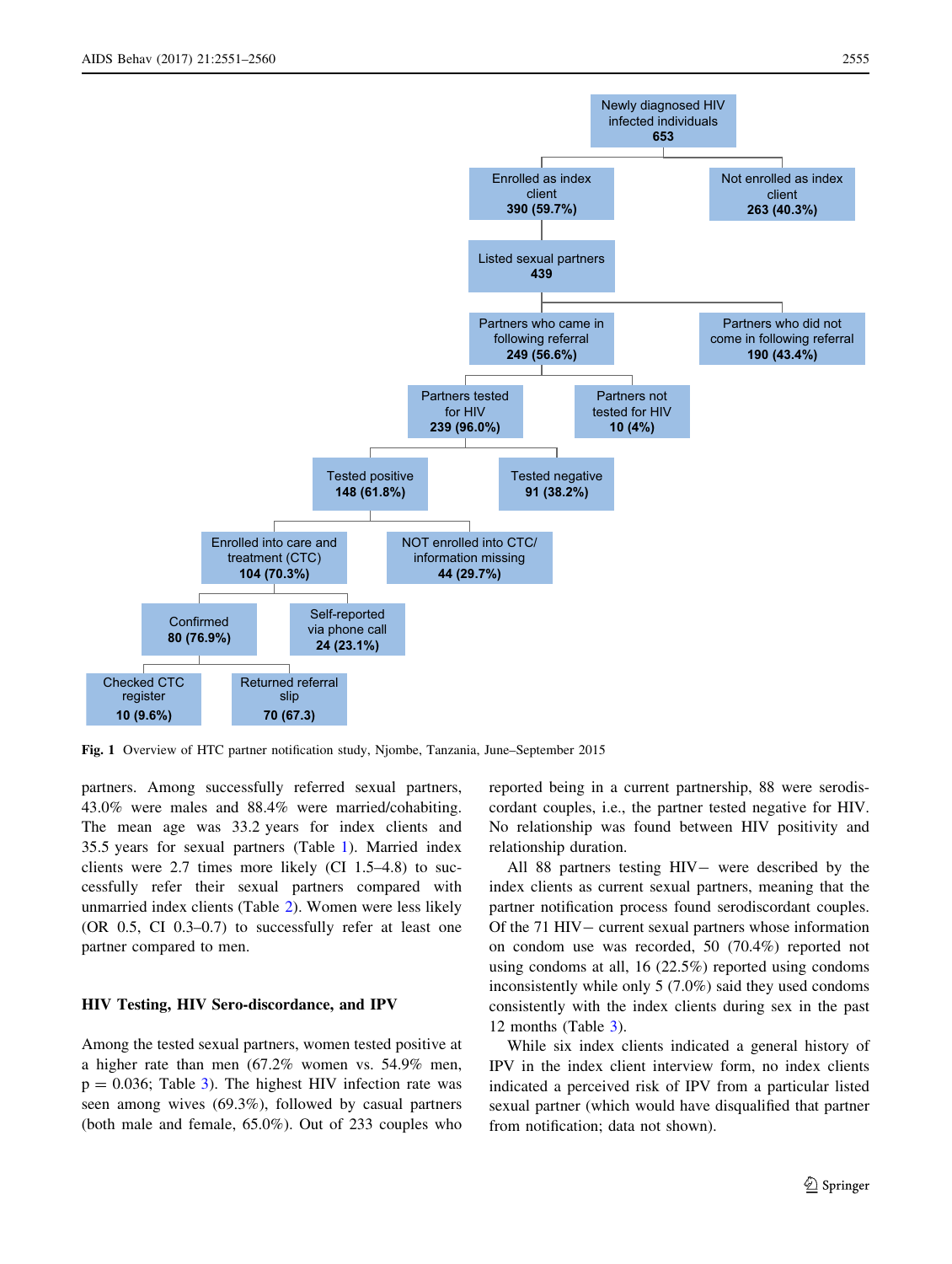<span id="page-5-0"></span>Table 1 Demographic characteristics of index clients and successfully referred sexual partners, Njombe, Tanzania, June–September 2015

| Demographic factors                                                        | Index clients $(n = 390)$ |                  | Successfully referred sexual partners $(n = 249)$ |       |
|----------------------------------------------------------------------------|---------------------------|------------------|---------------------------------------------------|-------|
|                                                                            | Number                    | $\%$             | Number                                            | $\%$  |
| Age groups                                                                 |                           |                  |                                                   |       |
| $18 - 24$                                                                  | 62                        | 15.9             | 41                                                | 16.5  |
| $25 - 34$                                                                  | 174                       | 44.6             | 96                                                | 38.6  |
| $35 - 44$                                                                  | 102                       | 26.2             | 70                                                | 28.1  |
| 45 and above                                                               | 52                        | 13.3             | 42                                                | 16.9  |
| Sex                                                                        |                           |                  |                                                   |       |
| Male                                                                       | 183                       | 46.9             | 107                                               | 43.0  |
| Female                                                                     | 207                       | 53.1             | 142                                               | 57.0  |
| Relationship status                                                        |                           |                  |                                                   |       |
| Single/never married                                                       | 73                        | 18.7             | 22                                                | 8.8   |
| Married/living together                                                    | 297                       | 76.2             | 220                                               | 88.4  |
| Divorced                                                                   | 14                        | 3.6              | 5                                                 | 2.0   |
| Widowed                                                                    | 6                         | 1.5              | $\mathbf{1}$                                      | 0.4   |
| Missing information                                                        | $\overline{0}$            | $\overline{0}$   | 1                                                 | 0.4   |
| Relationship status of listed sexual partners (classified by index client) |                           |                  |                                                   |       |
| Spouses (husband/wife)                                                     | $\overline{\phantom{0}}$  |                  | 206                                               | 82.7  |
| Girlfriend/boyfriend                                                       | $\overline{\phantom{0}}$  |                  | 18                                                | 7.2   |
| Casual sexual partner                                                      |                           |                  | 20                                                | 8.0   |
| Missing information                                                        |                           |                  | 5                                                 | 2.1   |
| Level of education                                                         |                           |                  |                                                   |       |
| No formal education                                                        | 62                        | 15.9             | 55                                                | 22.2  |
| Primary education                                                          | 274                       | 70.3             | 164                                               | 66.1  |
| Secondary education and above                                              | 54                        | 13.0             | 22                                                | 8.9   |
| Main economic activity                                                     |                           |                  |                                                   |       |
| Housewife/house husband                                                    | 6                         | 1.5              | 3                                                 | 1.2   |
| Farmer                                                                     | 218                       | 55.9             | 162                                               | 65.1  |
| Small business/self-employed                                               | 126                       | 32.3             | 65                                                | 26.1  |
| Formally employed                                                          | 40                        | 10.3             | 18                                                | 7.2   |
| Missing information                                                        | $\mathbf{0}$              | $\boldsymbol{0}$ | $\mathbf{1}$                                      | 0.4   |
| Total                                                                      | 390                       | 100.0            | 249                                               | 100.0 |

## Partner Referrals

Overall, 43.3% of partners did not come for HIV testing (Table [4](#page-8-0)). The most frequently cited reasons for not coming in for HIV testing included being geographically distant from the testing center (36.8%), either by residence or travel for livelihood reasons, followed by the contacted partner agreeing to come but not showing up (19.0%). Close to three-quarters (71.8%) of partners who came in for testing were escorted to HTS by the index client. The majority (61.7%) of partners came in for testing within 2 days of the index client enrollment (Table [4\)](#page-8-0).

## Discussion

This study examined the acceptability, feasibility, and effectiveness of a partner notification and referral approach to HTS, an approach that has proven to be highly effective in identifying persons with undiagnosed HIV infection [\[9–11](#page-9-0)], but which has been underutilized in SSA. Aiming to build on a growing evidence base from countries in the region, we enrolled newly diagnosed  $HIV+$  men and women as index clients at three hospitals in Njombe region, Tanzania's highest HIV prevalence region, in which 14.8% of the adult population is infected with HIV [\[21](#page-9-0)].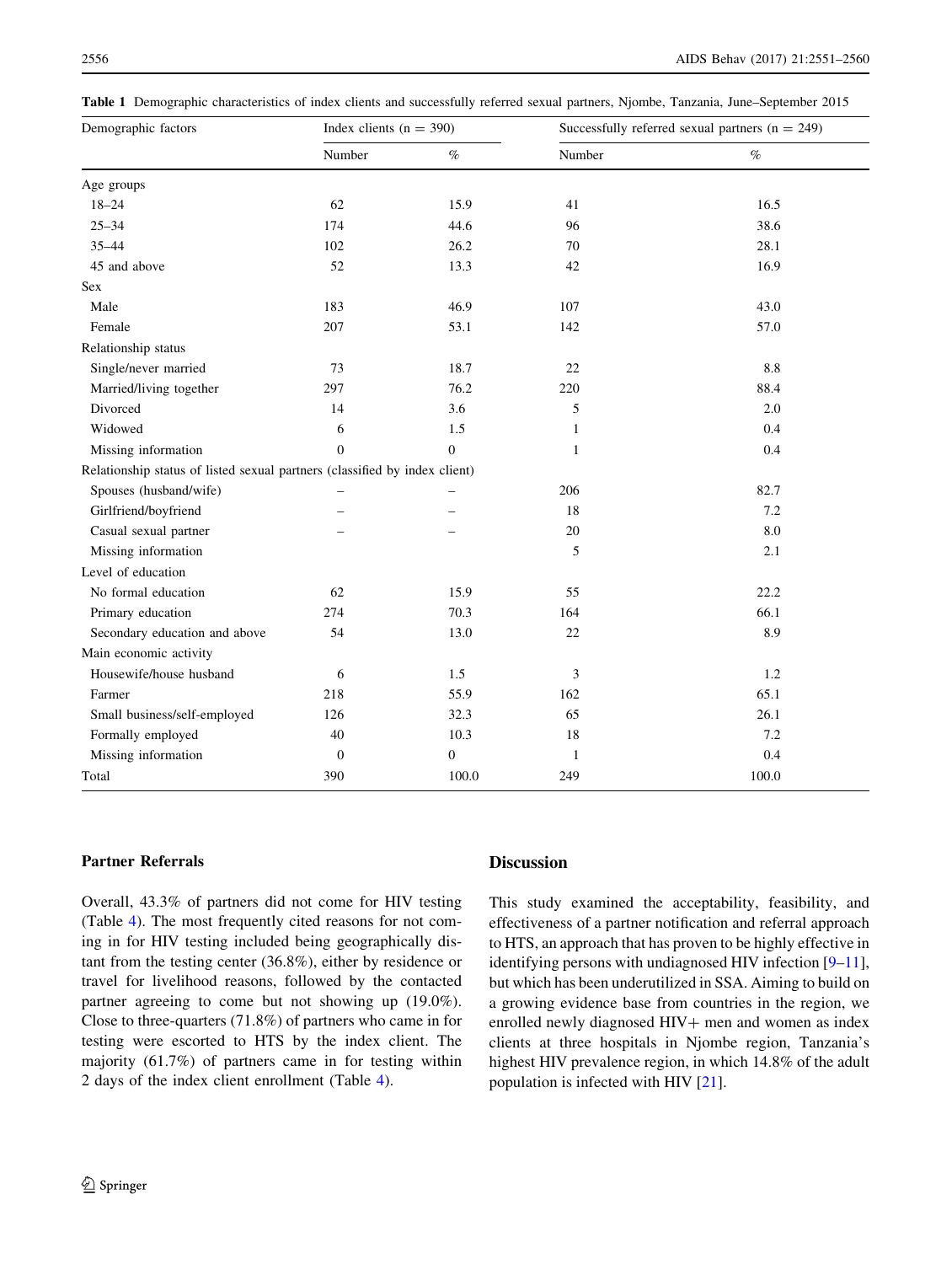<span id="page-6-0"></span>Table 2 Index clients who successfully referred at least one sexual partner, by background characteristics, Njombe, Tanzania, June–September 2015

| Demographic factors          | Index clients                      |                                                 | OR (95% CI)        |                   |
|------------------------------|------------------------------------|-------------------------------------------------|--------------------|-------------------|
|                              | Total index clients<br>$(n = 390)$ | % successfully referred at least one<br>partner | Univariate         | Multivariate      |
| Sex                          |                                    |                                                 |                    |                   |
| Male                         | 183                                | 71.0                                            | Reference          |                   |
| Female                       | 207                                | 51.7                                            | $0.4(0.3-0.7)$ *** | $0.5(0.3-0.7)$ ** |
| Age (years)                  |                                    |                                                 |                    |                   |
| $18 - 24$                    | 62                                 | 58.1                                            | Reference          |                   |
| $25 - 34$                    | 174                                | 58.0                                            | $1.0(0.6-1.8)$     | $0.6(0.3-1.2)$    |
| $35 - 44$                    | 102                                | 62.7                                            | $1.2(0.6-2.3)$     | $0.6(0.3-1.3)$    |
| 45 and above                 | 52                                 | 69.2                                            | $1.6(0.7-3.5)$     | $0.7(0.3-1.7)$    |
| Marital status               |                                    |                                                 |                    |                   |
| Single                       | 73                                 | 41.1                                            | Reference          |                   |
| Married                      | 297                                | 66.7                                            | $2.9(1.7-4.8)$ *** | $2.7(1.5-4.8)$ ** |
| Divorced                     | 14                                 | 50.0                                            | $1.4(0.5-4.5)$     | $1.6(0.5-5.2)$    |
| Widowed                      | 6                                  | 33.3                                            | $0.7(0.1-4.2)$     | $0.8(0.1-4.8)$    |
| <b>Education</b> levels      |                                    |                                                 |                    |                   |
| No formal education          | 62                                 | 74.2                                            | Reference          |                   |
| Primary education            | 274                                | 59.5                                            | $0.5(0.3-0.9)$ *   | $0.5(0.2-0.9)^*$  |
| Secondary education or above | 54                                 | 51.9                                            | $0.4(0.2-0.8)$ *   | $0.4(0.2-0.8)$ *  |

OR odds ratio, CI confidence interval

\* p < 0.05, \*\* p < 0.01, \*\*\* p < 0.001

The current study demonstrated high acceptability, feasibility, and effectiveness of this approach in the ''real world'' setting of routine facility-based HTS in Tanzania. High acceptability was evidenced by high uptake of the passive notification and referral process service among eligible index clients. A high level of feasibility was demonstrated, with more than half of listed sexual partners (56.6%) coming in for testing. The approach also proved to be effective; nearly 62% of successfully referred sexual partners were found to be  $HIV+$ , and of these, all were newly diagnosed. More than  $70\%$  of the HIV+ partners were linked to care and treatment. Our study found partner notification to be particularly effective in bringing current sexual partners in stable relationships (marriage or cohabitation) to the facility for testing. No cases of notificationrelated violence were reported in this study.

Our findings underscore the need for a good counseling and prevention package to be provided for serodiscordant couples as part of a partner notification program. Over onethird (36.2%) of the partners tested, all of whom indicated that they were in current partnership with the index client, tested negative. In our study, these couples were offered the standard of care in Tanzania during this time period, which included prevention counseling and condoms. Program and policy implementers should consider offering an effective prevention package for serodiscordant couples identified through partner notification approaches. This may include immediate initiation of ART for  $HIV+$  partners. Additionally, pre-exposure prophylaxis (PrEP) for negative partners, where negative partners can come off PrEP if their positive partner is virally suppressed and they don't have any other HIV risk, could be an important part of a serodiscordant couple package.

This study reinforces an emerging evidence base that in Africa, partner notification yields high rates of successful referral and high HIV positivity. In Kenya, in the first cluster randomized trial of partner notification in SSA, index clients were provided with an immediate providerassisted partner notification service and 76% of their sexual partners were successfully referred to HTS [[20](#page-9-0)]. Studies in Malawi and Cameroon have shown high HIV positivity rates among partners (64 and 50%, respectively), and as in Tanzania, the listed partner was generally a spouse or the main sexual partner of the index client [[10,](#page-9-0) [11](#page-9-0)]. In a pilot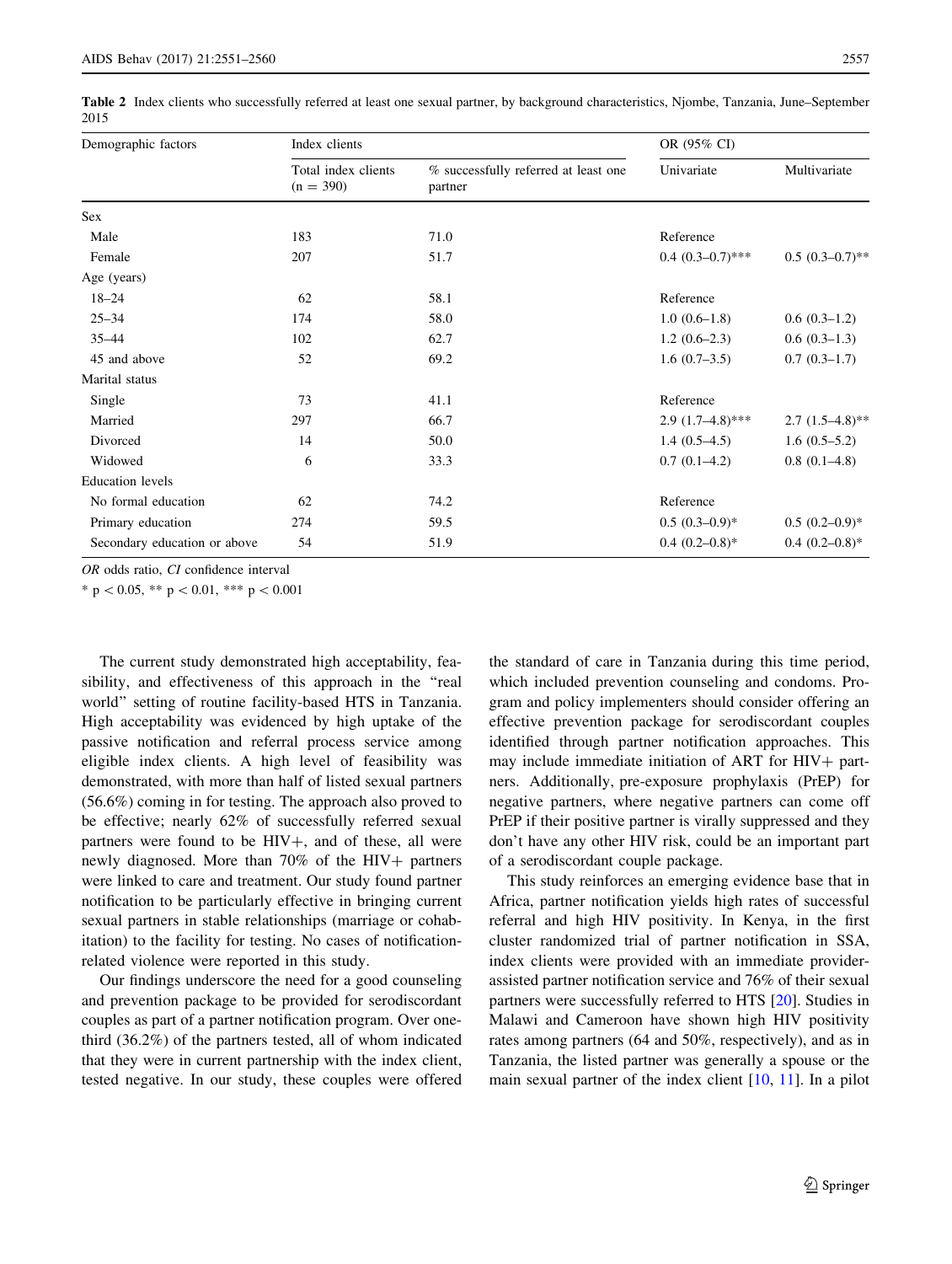<span id="page-7-0"></span>Table 3 HIV sero-status among tested sexual partners, Njombe, Tanzania, June– September 2015

| Demographic factors                                 |                          | HIV sero-status of tested sexual partners $n = 239$ Total n $(\%)$                                      |             | p values |
|-----------------------------------------------------|--------------------------|---------------------------------------------------------------------------------------------------------|-------------|----------|
|                                                     | $HIV + = 148$<br>$n(\%)$ | $HIV - = 91$<br>$n(\%)$                                                                                 |             |          |
| <b>Sex</b>                                          |                          |                                                                                                         |             |          |
| Male                                                | 56 (54.9)                | 46 (45.1)                                                                                               | 102(100.0)  |          |
| Female                                              | 92 (67.2)                | 45 (32.8)                                                                                               | 137 (100.0) | $0.036*$ |
| Relationship type (missing information $= 5$ )      |                          |                                                                                                         |             |          |
| Husband                                             | 42(60.0)                 | 28(40.0)                                                                                                | 70 (100.0)  |          |
| Wife                                                | 88 (69.3)                | 39 (30.7)                                                                                               | 127(100.0)  |          |
| Boyfriend/girlfriend                                | 3(17.6)                  | 14 (82.4)                                                                                               | 17(100.0)   |          |
| Casual sexual partner                               | 13(65.0)                 | 7(35.0)                                                                                                 | 20(100.0)   | $0.001*$ |
| Relationship duration (missing information $= 5$ )  |                          |                                                                                                         |             |          |
| Less than a year                                    | 22(50.0)                 | 22(50.0)                                                                                                | 44 (100.0)  |          |
| $1-5$ years                                         | 51 (63.7)                | 29 (36.3)                                                                                               | 80 (100.0)  |          |
| $6-10$ years                                        | 29(65.9)                 | 15(34.1)                                                                                                | 44 (100.0)  |          |
| More than 10 years                                  | 44 (66.7)                | 22(33.3)                                                                                                | 66 (100.0)  | 0.297    |
| Current sexual partner (missing information $= 5$ ) |                          |                                                                                                         |             |          |
| Yes                                                 | 145 (62.2)               | 88 (37.8)                                                                                               | 233 (100.0) |          |
| N <sub>0</sub>                                      | 1(100.0)                 | 0(0.0)                                                                                                  | 1(100.0)    | 0.624    |
|                                                     |                          | Self-reported condom use in past 12 months among current sexual partners (missing information $= 139$ ) |             |          |
| None                                                | 75 (60.0)                | 50(40.0)                                                                                                | 125(100.0)  |          |
| Inconsistently                                      | 40(71.4)                 | 16(28.6)                                                                                                | 56 (100.0)  | 0.333    |
| Consistently                                        | 8(61.5)                  | 5(38.5)                                                                                                 | 13 (100.0)  |          |

study in Mozambique [[17\]](#page-9-0), community health workers provided assisted partner notification via contract referral to people newly diagnosed with HIV, and 54% of sexual partners were  $HIV+$ .

By assessing feasibility as well as effectiveness, this study offers unique insights into the application of partner notification in facility settings. Because index clients were offered a choice of referral method, rather than being randomized into a referral approach, we were able to assess index client preferences. The findings—that index clients overwhelmingly preferred passive referral and predominantly chose to list and notify a spouse—have important implications for the application and rollout of partner notification. There is clearly room for success in application of both client and provider initiated approaches to partner notification. In Kenya, 67% of sexual partners contacted using via provider-assisted partner notification came in for testing, when offered the service early [\[20](#page-9-0)]. Passive referral had not been highlighted as a promising approach in other studies: only 6.7% of partners in the Cameroon study were notified by passive referral [[11\]](#page-9-0); in the Malawi study, passive referral had a comparatively poor uptake of 24% compared to 51% in the providerassisted arms [[10\]](#page-9-0). Our study was not designed to assess uptake of or otherwise make comparisons between referral methods, but rather to evaluate the effectiveness of a partner notification intervention implemented by providing

a choice of referral by the index client. This would reflect a real world application of increasing focus on voluntary partner services into PITC/VCT contexts. Our index clients showed a much higher preference for passive referral. Relative to the Malawi study, the higher success of passive referral may be due to the fact that index clients were allowed to choose—rather than being randomized into—a notification approach; however, in the Cameroon study, index clients were allowed to choose their referral method and only a small proportion chose passive referral. The choices made by participants in our study suggest that, in Njombe, the majority of index clients were comfortable with passive referral, and viewed the role of the counselor as someone who could assist with facilitated disclosure of their status to their primary, current partner once the index client had convinced the partner to come for testing. Given the different results seen in this study and other studies in the region, implementers of partner notification approaches in SSA may wish to conduct formative research to explore preferences around provider-assisted versus passive referral, to create the most effective service delivery option.

Roughly 60% of the newly diagnosed individuals approached for enrollment in this study met eligibility criteria and elected to enroll. The most common reason for exclusion ( $n = 167, 65\%$ ) was not having a sexual partner in the last 24 months. In reality this may have been a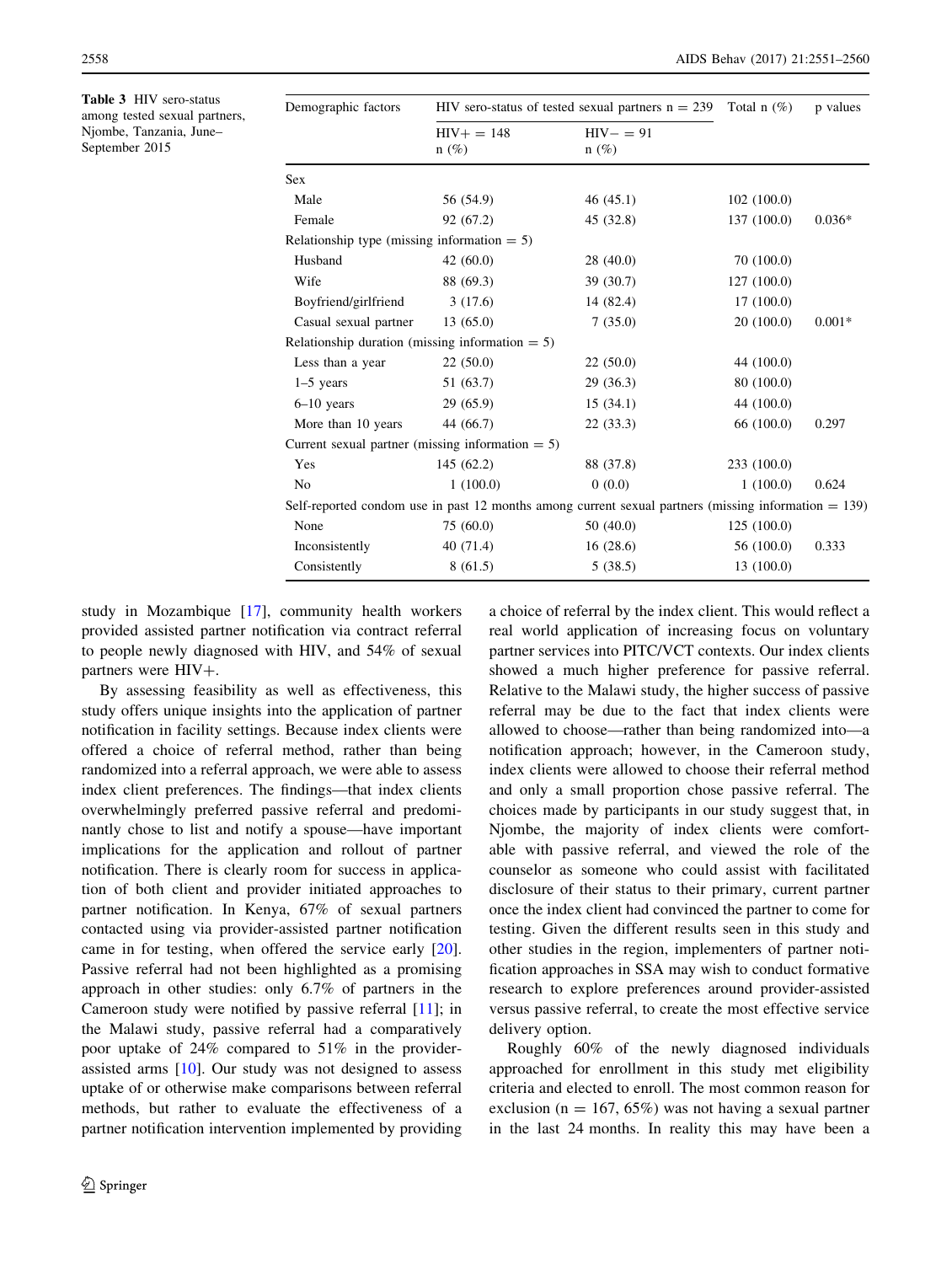<span id="page-8-0"></span>Table 4 Partner follow-up outcomes and process, Njombe, Tanzania, June–September 2015

| Referral factors                                                    | n            | $\%$  |
|---------------------------------------------------------------------|--------------|-------|
| Outcome of partner notification out of listed sexual partners       |              |       |
| Successfully referred                                               | 249          | 56.7  |
| Not successfully referred                                           | 190          | 43.3  |
| Total                                                               | 439          | 100.0 |
| Reasons for failure of referral                                     |              |       |
| Partner geographically distant (travel or residence)                | 70           | 36.8  |
| Partner agreed to come but did not show up                          | 36           | 19.0  |
| Partner was not reached                                             | 29           | 15.3  |
| Partner refused upon contact                                        | 18           | 9.5   |
| Partner too busy to come in (farming/business/work)                 | 9            | 4.7   |
| Other reasons                                                       | 28           | 14.7  |
| Total                                                               | 190          | 100.0 |
| Partner escorted by index client (missing information $= 1$ )       |              |       |
| Yes                                                                 | 178          | 71.8  |
| N <sub>0</sub>                                                      | 60           | 24.2  |
| Total                                                               | 238          | 100.0 |
| Days taken to successful referral (missing information $= 1$ )      |              |       |
| Partner came to facility by day 2                                   | 153          | 61.7  |
| Partner came to the facility within days 3–7                        | 19           | 7.7   |
| Partner came to the facility within days 8-14                       | 27           | 10.9  |
| Partner came to the facility $15+$ days                             | 49           | 19.7  |
| Total                                                               | 248          | 100.0 |
| Average number of contacts to partners (missing information $= 1$ ) | Mean [range] |       |
| Successfully referred $(n = 248)$                                   | $2[1-5]$     |       |
| Not successfully referred $(n = 190)$                               | $1[1-4]$     |       |

response which allowed people who were anxious about partner notification to opt out of the process without stating their reluctance; this should be further investigated in future studies. These findings may differ in settings where HIV prevalence is lower, which may result in more stigma for HIV+ individuals and more reluctance to disclose status to partners. One limitation of the study was that we did not actively follow index clients or partners for IPV reporting. We were only able to ask about IPV from 20 index clients and 20 sexual partners who were interviewed 2–4 weeks following the partner notification process.

# **Conclusions**

Reaching the first 90 requires efficient and effective HIV testing strategies. As the proportion of PLHIV who remain undiagnosed decreases, reaching those who are asymptomatic and not engaged with the health system is a critical challenge.

Our study confirms that partner notification could dramatically increase the number of previously undiagnosed PLHIV who learn their status and are linked to care.

Offering partner notification from within existing facility HTS settings could—with limited additional burden on the health system—greatly expand access to testing and linkage to care among people at very high risk of infection. Allowing index clients to choose their preferred referral method may have led to increased success in the referral process, resulting in more partners being tested. We found a clear preference for passive referral, especially to notify a spouse, among index clients in our study.

We recommend partner notification as a priority HIV testing strategy, and that provision of a package for prevention for serodiscordant couples be included as part of the service. Because of the heterogeneity in the successes and preferences associated with partner notification in different studies, no single partner notification strategy stands out as the recommended approach. However, our findings suggest that offering index clients options for passive or provider-facilitated notification and referral may result in a high uptake of passive referral. Further research is needed to evaluate whether or not partner notification strategies, tailored differently, could be more successful in reaching multiple or casual partners.